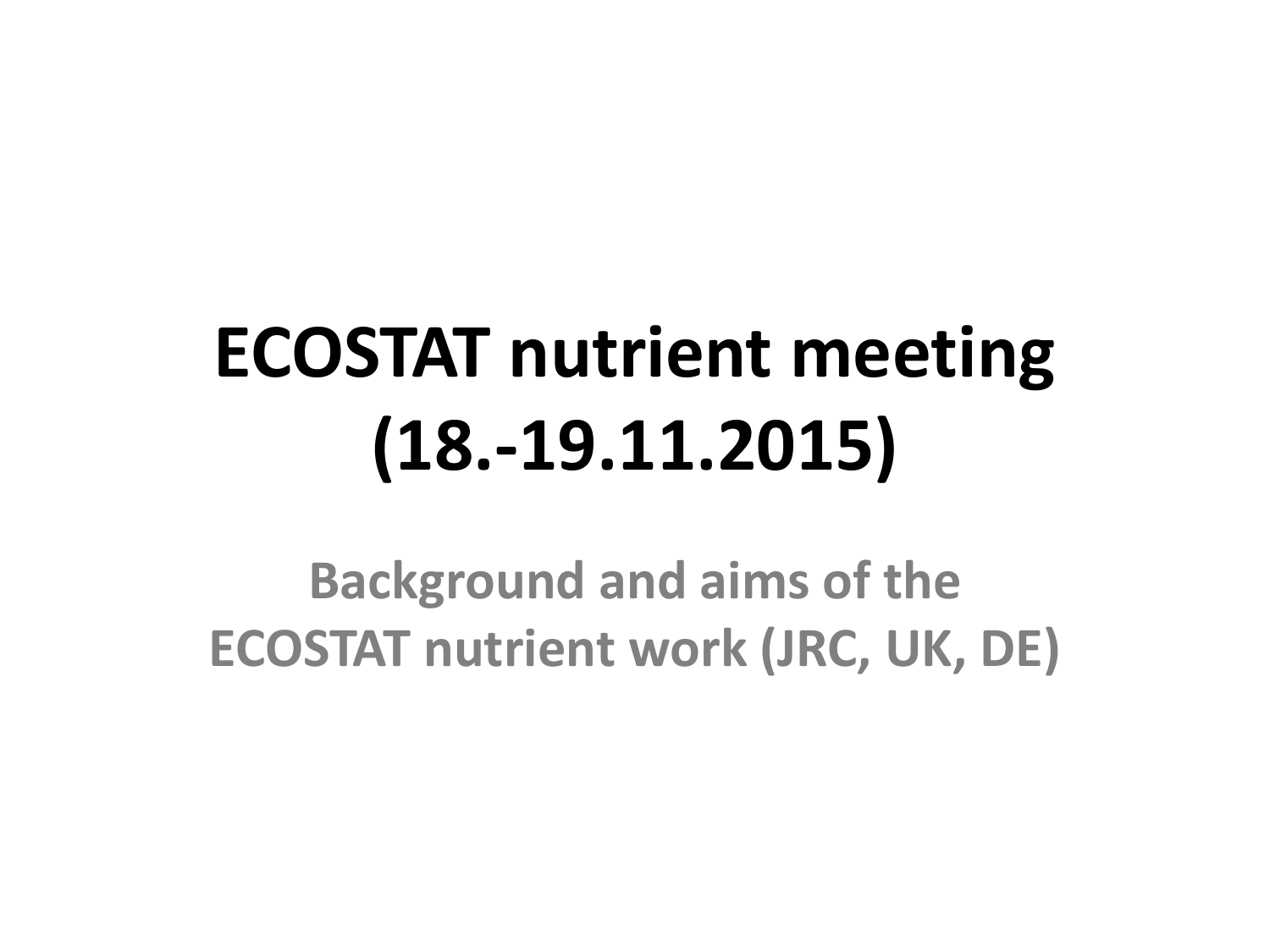## **Nutrients in the WFD and associated CIS guidance – a reminder**

Jo-Anne Pitt Environment Agency(UK)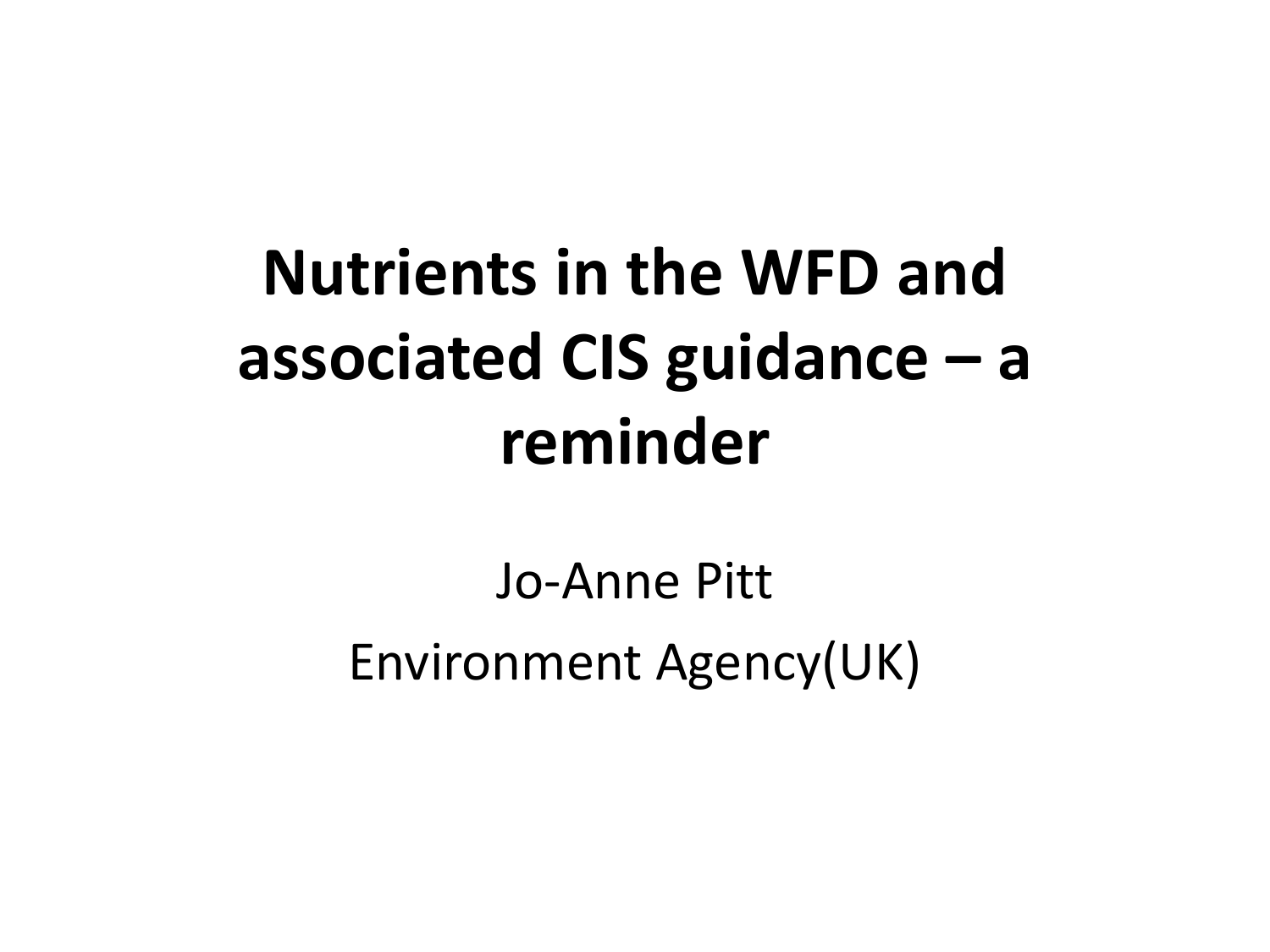#### **WFD Annex II**

- 1.3 (i)For each WB type....physicochemical conditions shall be established representing the values of the physicochemical elements at high status
- 1.3 (iii) May be spatially based, or based on modelling, or a combination of methods.....where this is not possible may use expert judgement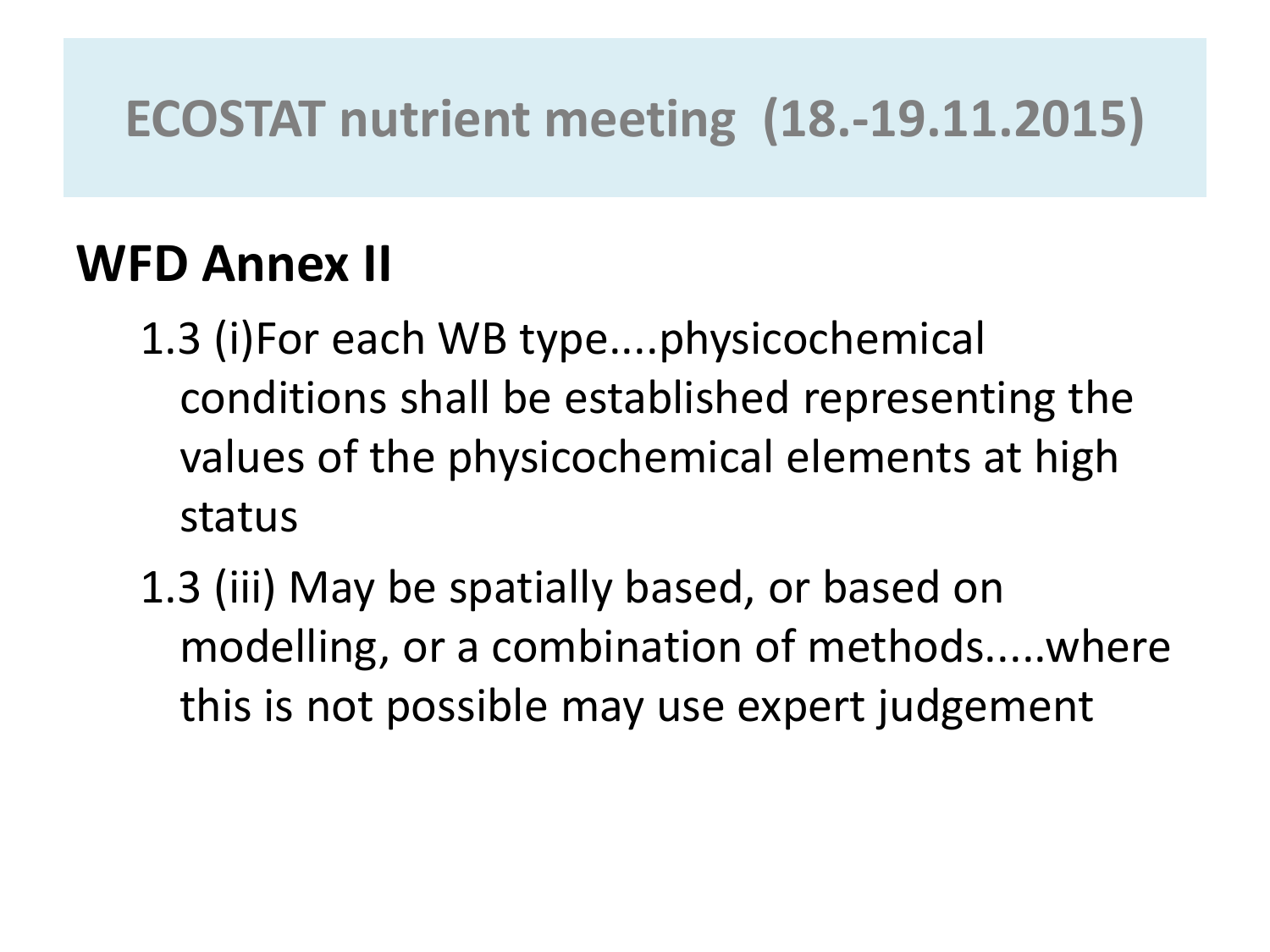#### **WFD Annex V**

- 1.4.2(i) Ecological status classification represented by the lower of values for biological and physicochemical elements
- Normative definitions:
	- *High status:* nutrient conditions remain , the range normally associated with undisturbed conditions
	- *Good status:* nutrient concentrations do not exceed the levels established so as to ensure the functioning of the ecosystem and the achievement of the values specified for the biological quality elements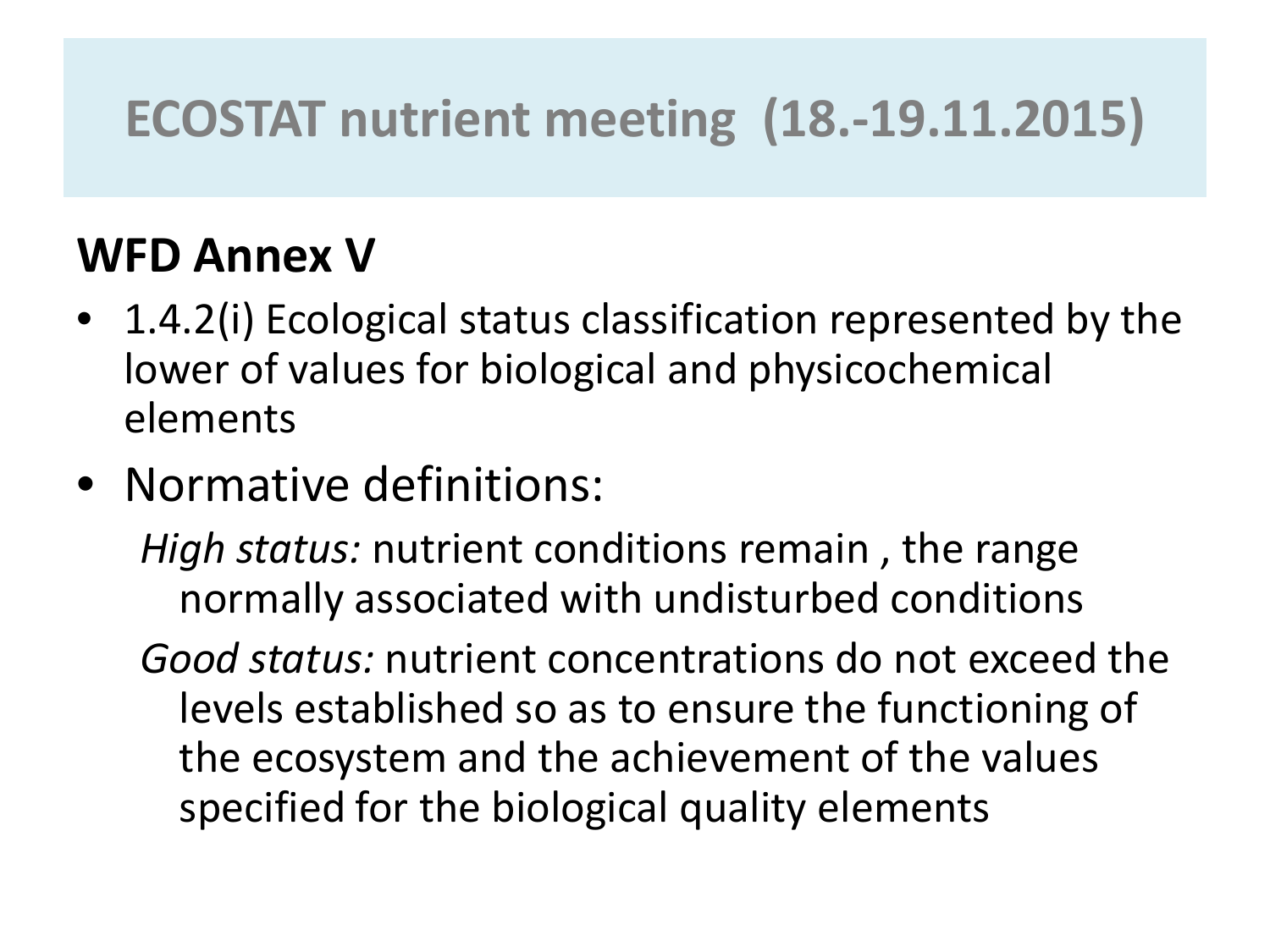## **CIS guidance No. 13 (Classification)**

- Physicochemical elements should not be outside the range established to ensure *type specific*  ecosystem functioning and achievement of values specified for BQEs
- Several types may share same ranges or levels
- If *one or more* physicochemical elements do not meet conditions required for GES but the BQEs do, overall status will be moderate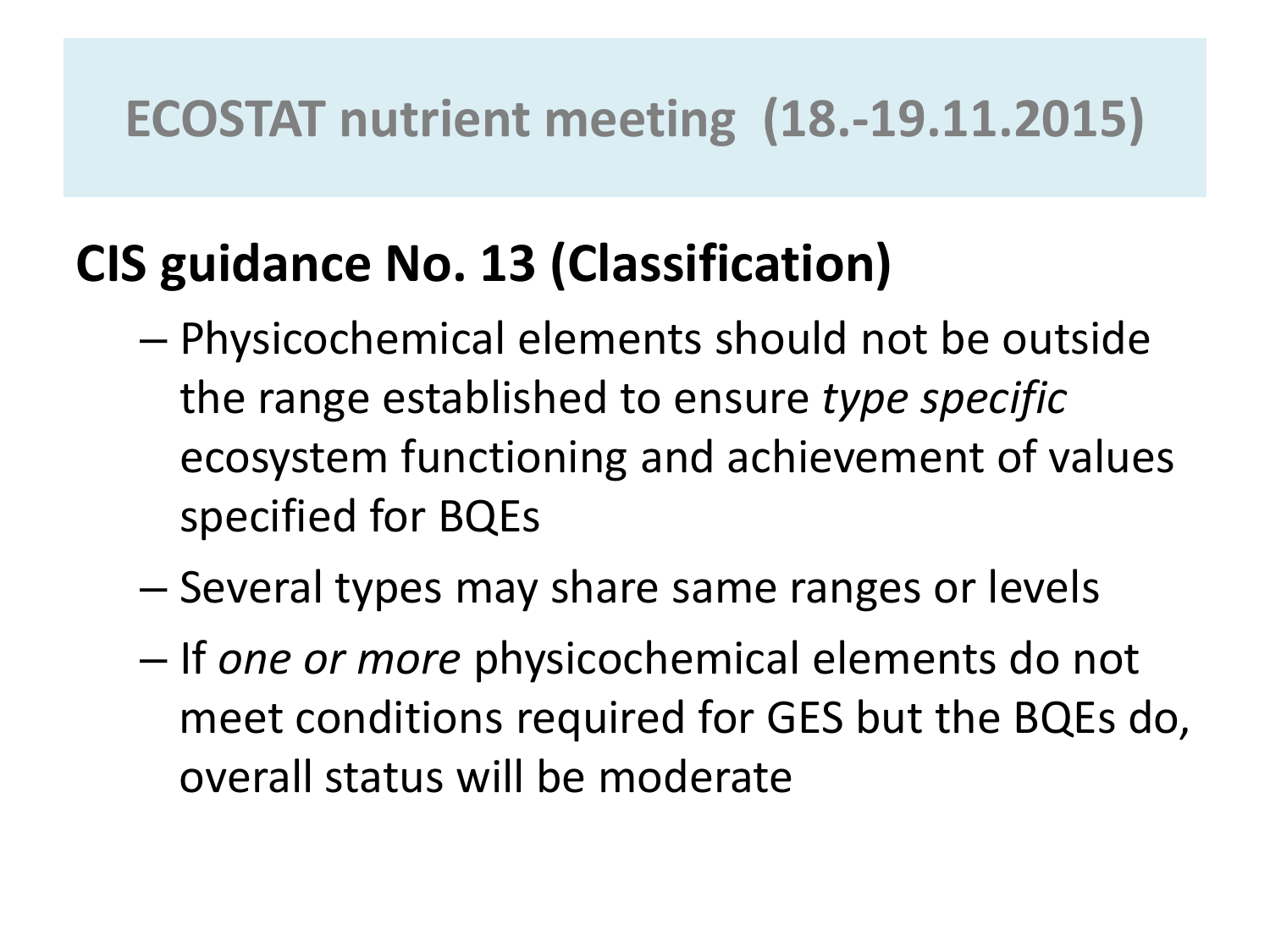#### **CIS guidance No. 13 (Classification)**

- **Checking procedure:** type specific values are *no more or no less stringent than required* by the WFD and hence *do not cause a WB to be wrongly downgraded*  to moderate status
- Apply when confident there is a real mis-match, not just resulting from uncertainties in monitoring
- Possible to apply checking procedure at type level or WB level
- Ranges or levels...should be as *ecologically relevant as current expert knowledge permits*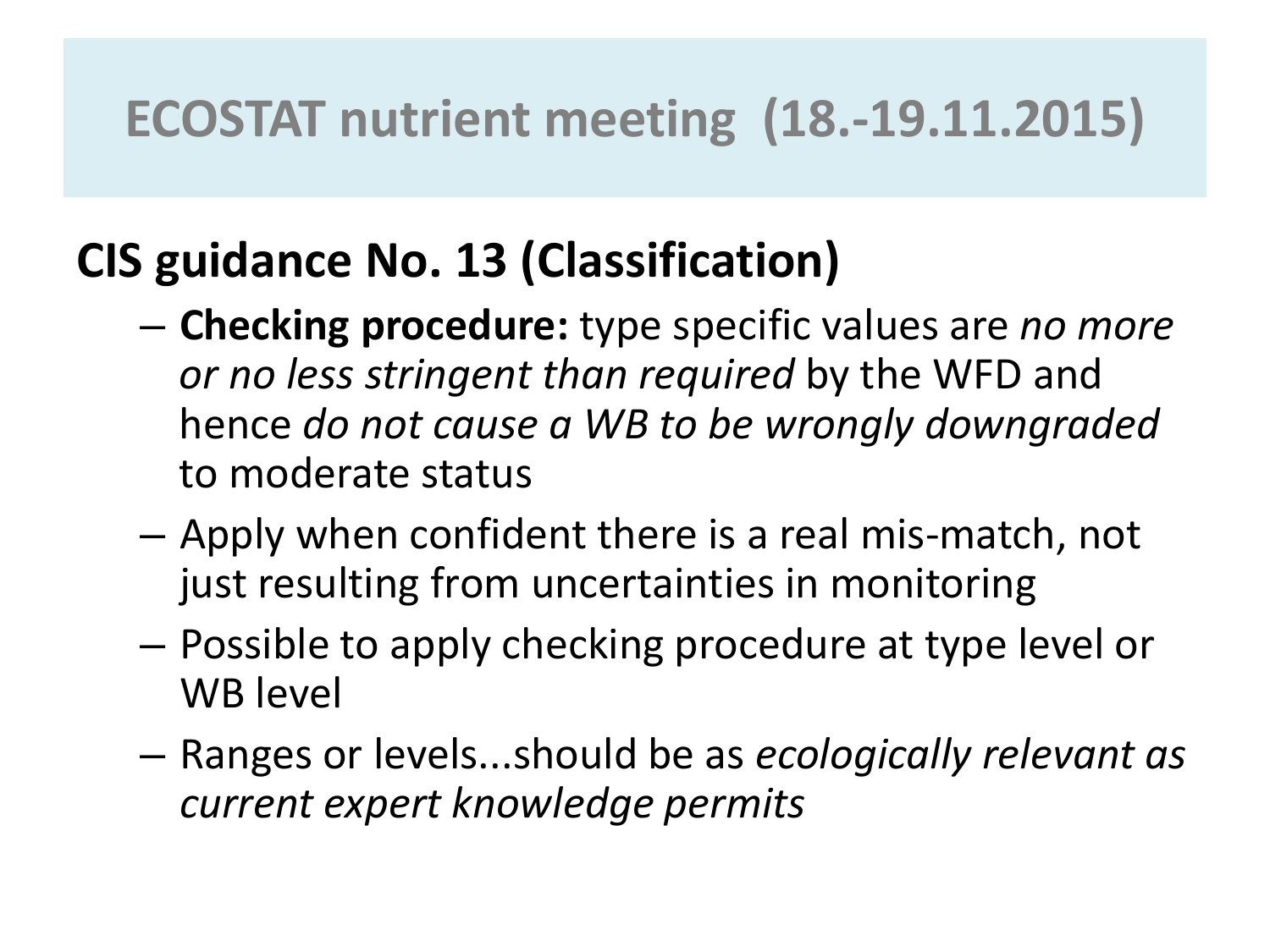## **CIS guidance No. 23 (Eutrophication)**

(6)Harmonisation of classification criteria

171. Use of nutrient standards and best practice in setting them – the process of deriving appropriate nutrient standards should ideally involve.......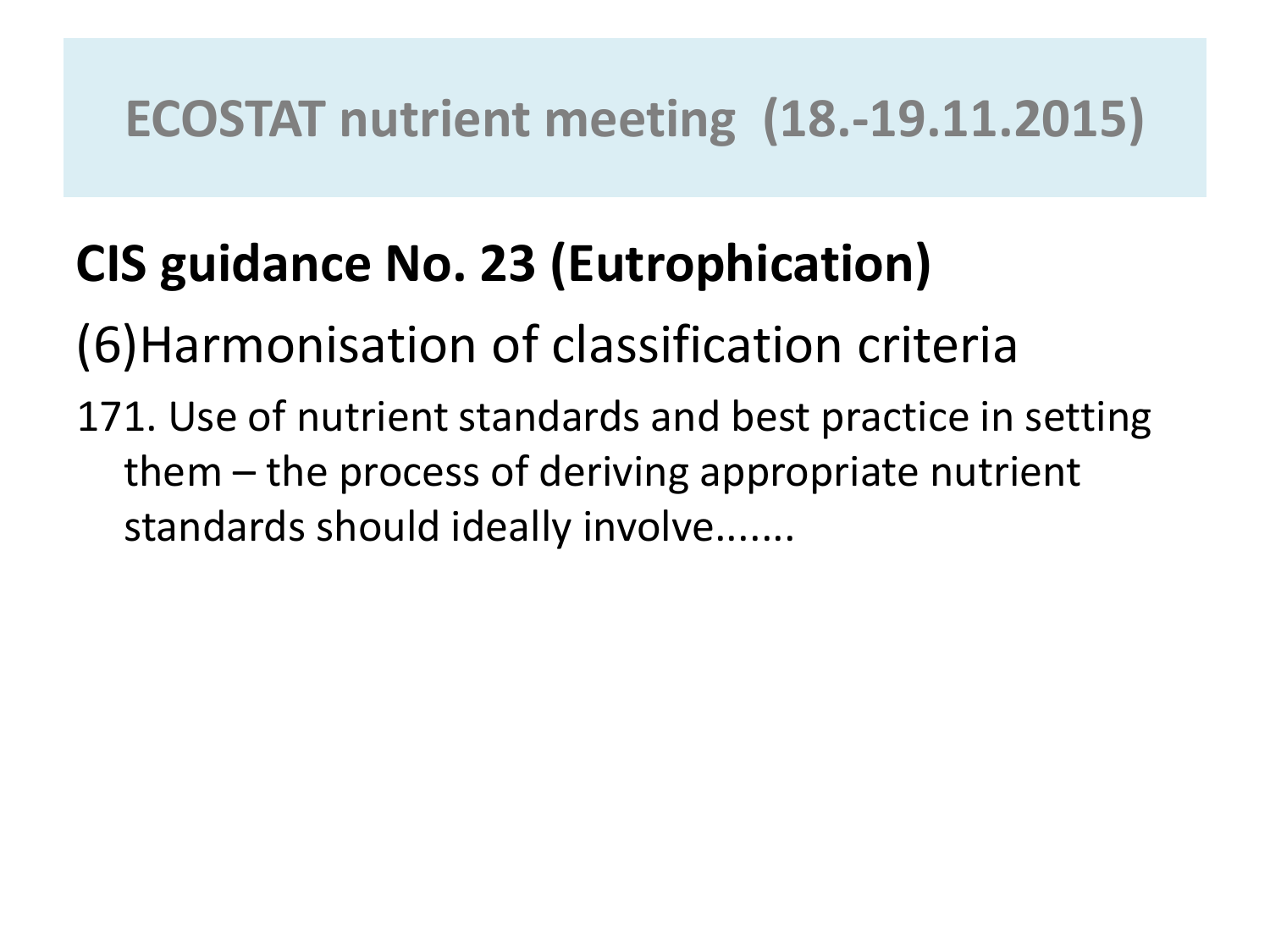- Having a clear view of what good status for biology/ecology looks like  $[\checkmark]$  intercalibration]
- Having an understanding of the relationship between nutrients and the biology/ecology (and the variability in this)  $[\sqrt{?}$  Pressure-response work]
- Deciding on the best available techniques for deriving the standards and on the appropriate level of precaution and summary statistic to be used in defining the standard  $[not yet....$  after this workshop?]
- Having sufficient and reliable monitoring data for deriving and determining compliance with the standards [ Do we need guidance? ]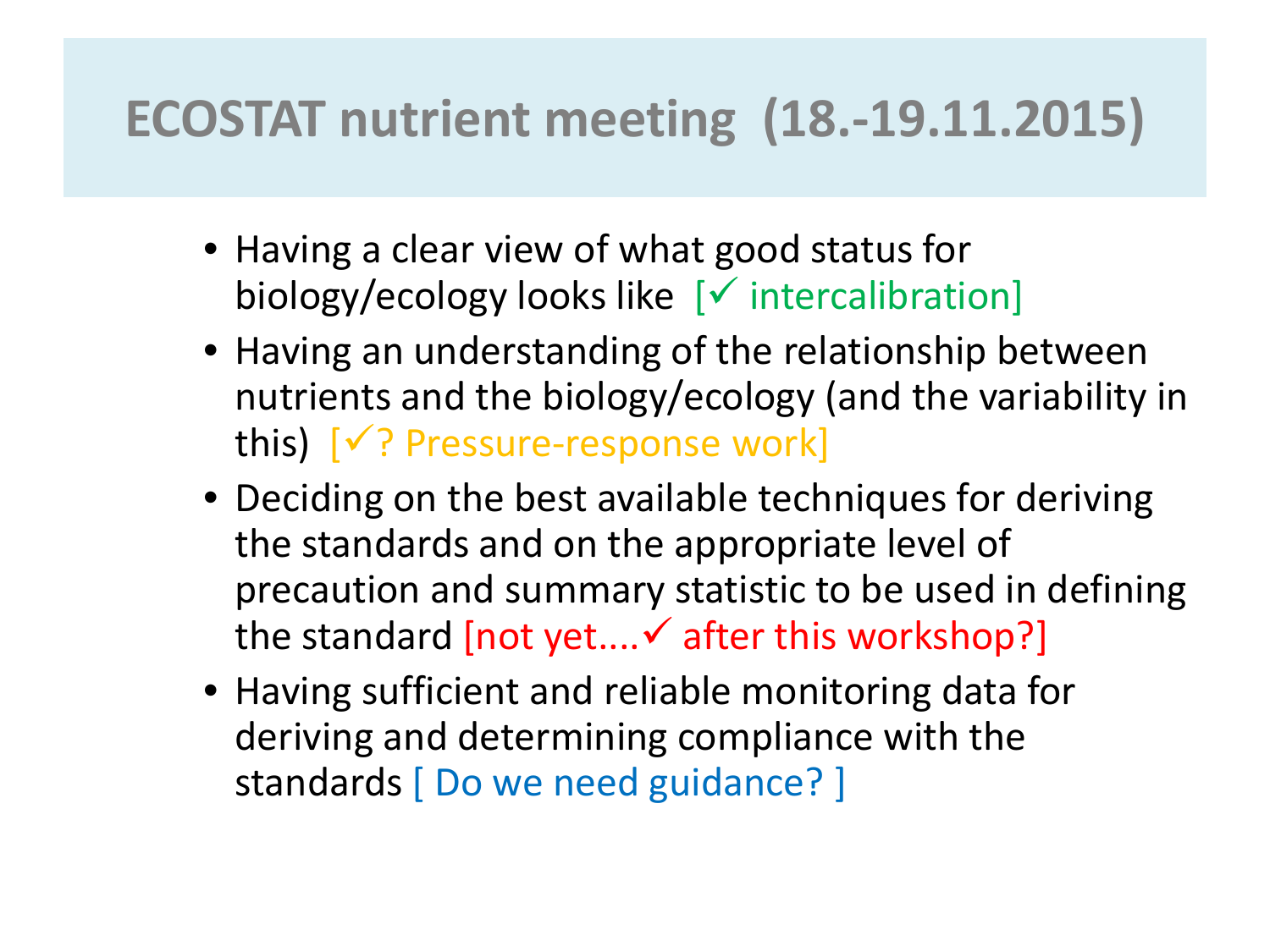## **CIS guidance No. 23 (Eutrophication)**

• Methodologies for setting nutrient standards ....there is a need for harmonisation *of methods and assumptions* at the European level.....*standards will not necessarily be the same in the different MS* because they depend on the functioning of the ecosystems and differences across ecoregions and types